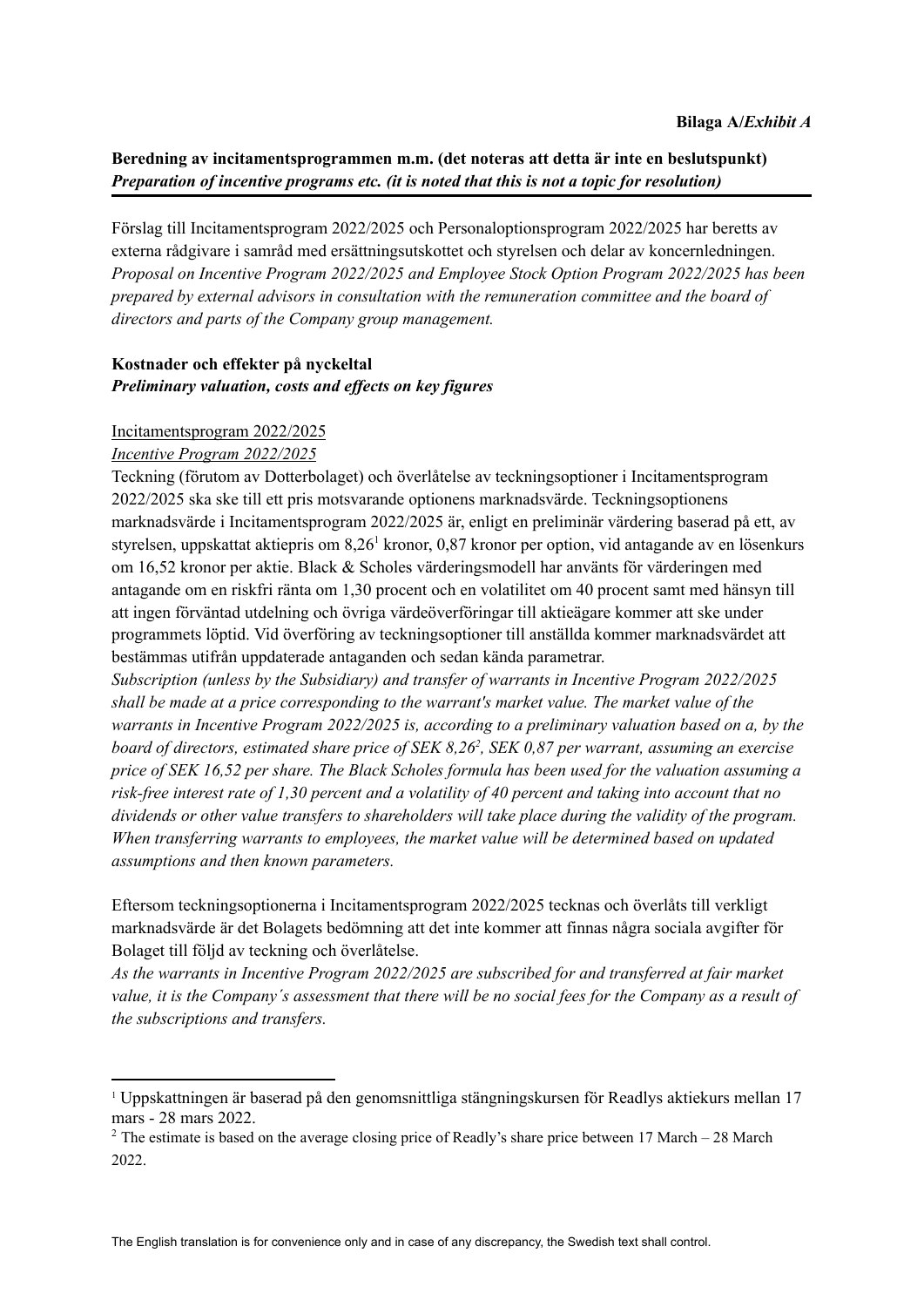De totala kostnaderna kommer att uppgå till cirka 0,2 miljoner kronor och kommer att bestå av mindre kostnader för implementering och administration av Incitamentsprogram 2022/2025 *The costs will therefore consist of minimal costs for the implementation and administration of Incentive Program 2022/2025*

Incitamentsprogrammet 2022/2025 förväntas inte ha någon betydande inverkan på Bolagets nyckeltal. *The Incentive Program 2022/2025 is not expected to have a significant impact on the Company's key ratios.*

Det ska noteras att samtliga beräkningar ovan är preliminära, baseras på antaganden och endast syftar till att ge en illustration av de kostnader som Incitamentsprogram 2022/2025 kan medföra. Verkliga kostnader kan således komma att avvika från vad som anges ovan.

*It shall be noted that all calculations above are preliminary, based on assumptions and are only intended to provide an illustration of what costs Incentive Program 2022/2025 may entail. Actual costs may therefore deviate from what has been stated above.*

#### Personaloptionsprogram 2022/2025

#### *Employee Stock Option Program 2022/2025*

Kostnader relaterade till Personaloptionsprogram 2022/2025 kommer att redovisas i enlighet med IFRS 2, som innebär att personaloptionerna ska kostnadsföras som en personalkostnad över intjänandeperioden.

*Costs related to Employee Stock Option Program 2022/2025 will be recognised in accordance with IFRS 2, which means that the stock options are expensed as personnel costs during the vesting period.*

Baserat på antagandet att 100 procent av de personaloptioner som ingår i Personaloptionsprogram 2022/2025 kommer att tilldelas och en estimerad treårig genomsnittlig personalomsättning om 20 procent, innebärande att 266 400 personaloptioner tjänas in, beräknas de redovisningsmässiga lönekostnaderna för optionerna att uppgå till totalt cirka 0,5 miljoner kronor under perioden 2022-2025 baserat på optionernas verkliga värde vid beräkningstillfället. Optionerna har inget marknadsvärde eftersom de inte är överlåtbara. Styrelsen har dock, med hjälp av en oberoende värderare, beräknat ett teoretiskt värde på optionerna med tillämpning av Black & Scholes värderingsmodell. Beräkningarna har baserats på ett, av styrelsen, uppskattat aktiepris om 8,26 kronor per aktie 3 , en riskfri ränta om 1,30 procent och en antagen volatilitet om 40 procent. Värdet på optionerna i Personaloptionsprogram 2022/2025 är enligt denna värdering cirka 0,87 kronor per option. Förfoganderättsinskränkningarna har inte tagits i beaktande vid värderingen. *Based on the assumption that 100 percent of the options in the Employee Stock Option Program 2022/2025 will be allotted and a three-year average employee turnover rate of 20 percent, meaning* that all 266,400 stock options will vest, the estimated total accounting salary costs for the options will *amount to approximately SEK 0.5 million during the time period 2022-2025, based on the actual* value of the options at the time of calculation. The options do not have a market value since they are *not transferable. However, the board of directors, with assistance of an independent valuator, has calculated a theoretical value of the options in accordance with the Black Scholes formula. The* calculations have been based on a, by the board of directors, estimated share price of SEK 8,26 per

<sup>3</sup> Uppskattningen är baserad på den genomsnittliga stängningskursen för Readlys aktiekurs mellan 17 mars - 28 mars 2022

The English translation is for convenience only and in case of any discrepancy, the Swedish text shall control.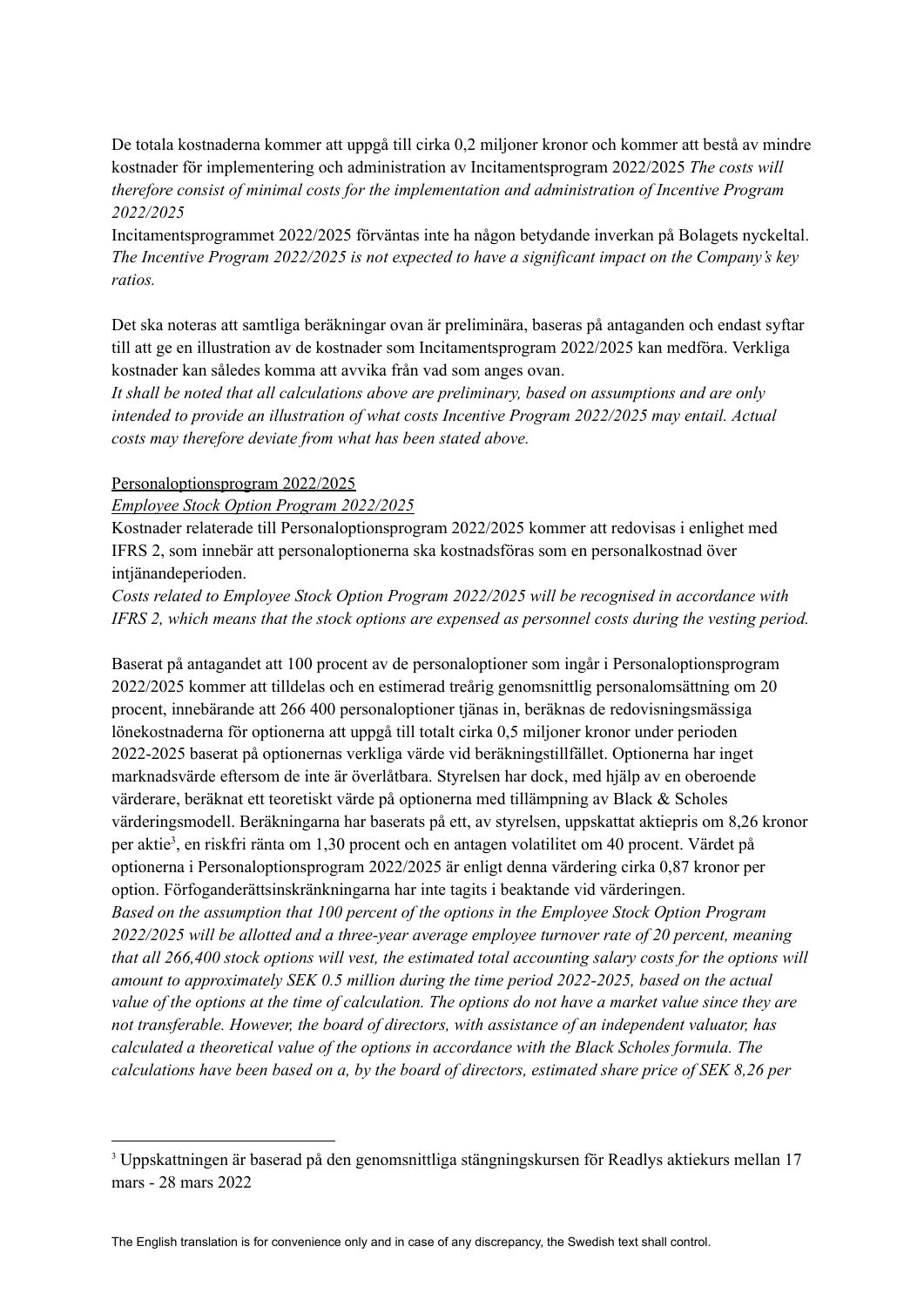share<sup>4</sup>, a risk-free interest rate of 1,30 percent and an assumed volatility of 40 percent. In accordance *with this valuation, the value of the options in the Employee Stock Option Program 2022/2025 is approximately SEK 0,87 per option. Limitations in the disposal rights have not been taken into consideration in the valuation.*

Vid en positiv kursutveckling kan Personaloptionsprogram 2022/2025 medföra kostnader i form av sociala avgifter. Totala kostnader för sociala avgifter beror dels på deltagarens anställningsförhållande, dels hur många optioner som tjänas in, dels på värdet av den förmån som deltagaren slutligen erhåller, dvs. på optionernas värde vid utnyttjandet 2025, men också i vilka länder deltagarna är bosatta i och vilka priser som gäller för sociala avgifter i dessa länder. Baserat på antagandet att 266 400 av de optioner som ingår i Personaloptionsprogram 2022/2025 tjänas in, en antagen aktiekurs om *20,65* kronor vid utnyttjandet av optionerna och en antagen genomsnittlig procentsats för sociala avgifter om cirka 17,79 procent, beräknas kostnaderna för de sociala avgifterna att uppgå till totalt cirka 0,2 miljoner kronor.

*Upon a positive development of the share price, the Employee Stock Option Program 2022/2025 may entail costs in the form of social security contributions. The total costs for social security contributions will depend on the employment form of the participant, the number of options that will* be vested and on the value of the benefit that the participant finally will receive, i.e. on the value of the *options when exercised 2025, but also in which countries the participants are resident and what rates that apply for social security contributions in these countries. Based on the assumption that 266,400 options in Employee Stock Option Program 2022/2025 will be vested, an assumed share price of SEK 20.65 when the options are exercised and an assumed average social security rate of approximately 17.79 percent, the total costs for social security contributions will amount to approximately SEK 0.2 million.*

Bolagets hela kostnader för sociala avgifter föreslås säkras genom en riktad emission av teckningsoptioner i enlighet med Bilaga 5b.

*The Company's entire costs for social security contributions are proposed to be hedged through a directed issue of warrants in accordance with Exhibit 5b.*

De totala kostnaderna för Personaloptionsprogram 2022/2025 kommer att fördelas över åren 2022-2025. Då 1/3 av personaloptionerna tjänas in första året och 2/3 tjänas in under två år i kvartalsvisa poster, kommer kostnaderna att fördelas ojämnt över perioden med tyngdpunkt i början av denna.

*The total cost for Employee Stock Option Program 2022/2025 will be distributed over the years 2022-2025. Since 1/3 of the options vest per year, the cost will be distributed unevenly over the period, with an emphasis at the beginning of the period.*

Med tanke på ovanstående antaganden, inklusive en antagen aktiekurs om 20,65 vid tidpunkten för utnyttjandet av optionerna, och att programmet istället införts i juni 2020 beräknas det att nyckeltalet vinst per aktie för helåret 2021 skulle varit oförändrat med -5,9 kronor.

Given the above assumptions, including an assumed share price of  $20.65$  at the time of exercise of the options, and that the program had been introduced in June 2020 instead, it is calculated that the key *figure earnings per share for full year 2021 would have remained to be aligned at SEK -5.9.*

<sup>4</sup> The estimate is based on the average closing price of Readly's share price between 17 March – 28 March 2022.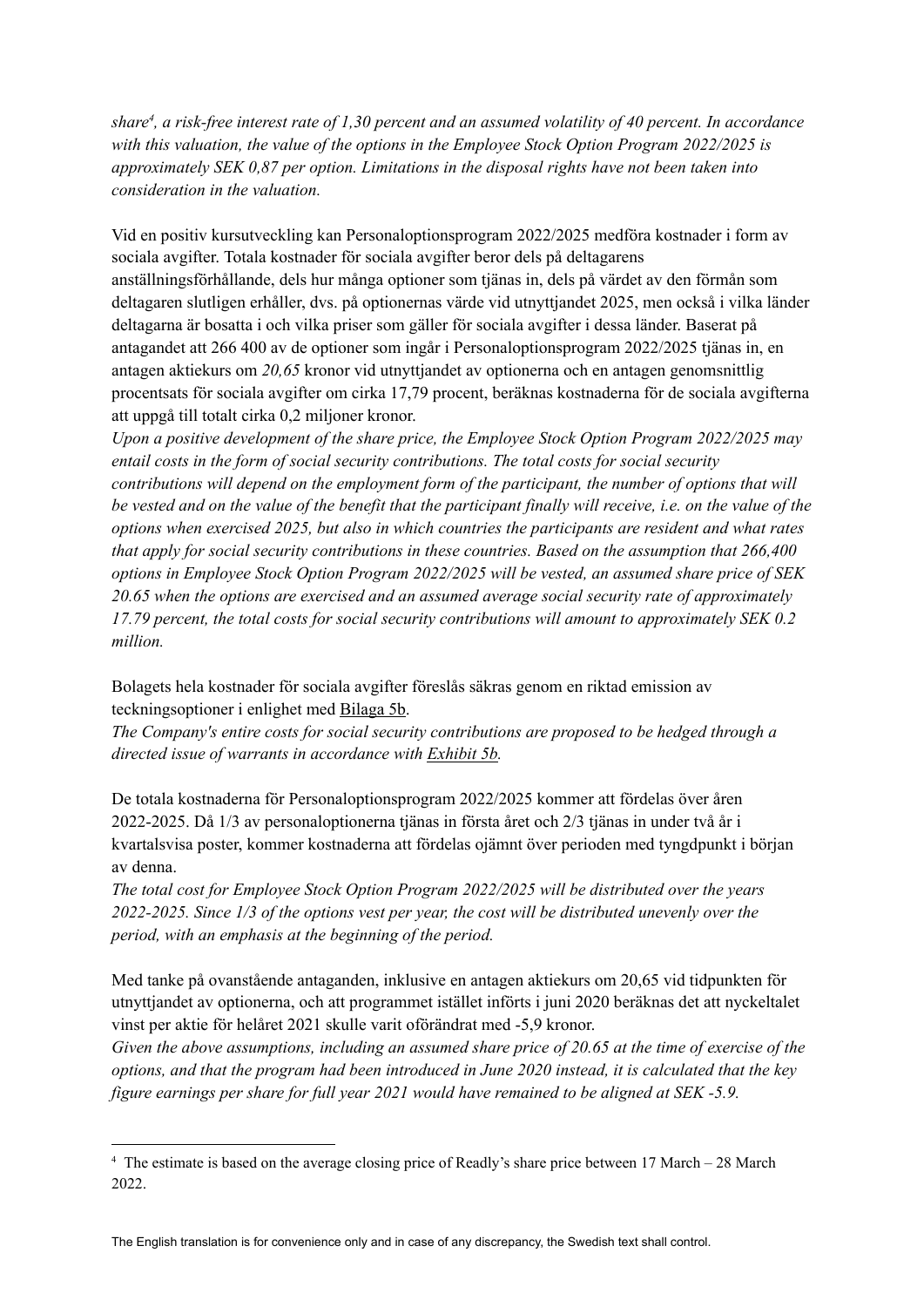Det ska noteras att samtliga beräkningar ovan är preliminära, baseras på antaganden och endast syftar till att ge en illustration av de kostnader som Personaloptionsprogram 2022/2025 kan medföra.

Verkliga kostnader kan således komma att avvika från vad som anges ovan.

*It shall be noted that all calculations above are preliminary, based on assumptions and are only intended to provide an illustration of what costs Employee Stock Option Program 2022/2025 may entail. Actual costs may therefore deviate from what has been stated above.*

Kostnader i form av avgifter till externa rådgivare och kostnader för administration av Incitamentsprogram 2022/2025 och Personaloptionsprogram 2022/2025 beräknas uppgå till cirka 0,2 miljoner kronor.

*Costs in the form of fees to external advisers and costs for administering Incentive Program 2021/2024 and Employee Stock Option Program 2022/2025 are estimated to amount to approximately SEK 0,2 million.*

## **Utspädning och tidigare incitamentsprogram** *Dilution and previous incentive programs*

Per dagen för de föreslagna incitamentsprogrammen finns det 37 904 738 stamaktier i Bolaget. Alla aktier har en röst vardera. Bolaget innehar inga egna aktier.

*Per the day of the proposed incentive programs there are 37,904,738 ordinary shares in the Company. All shares having one vote each. The Company holds no own shares.*

Bolaget har utfärdat totalt 611 508 teckningsoptioner. Det finns 611 508 teckningsoptioner som innehas av teckningsoptionsinnehavare under fyra olika program: teckningsoptioner av serie 2018/2022, serie 2019/2022, 2019/2023 och serie 2021/2024. Om samtliga teckningsoptioner som innehas av teckningsoptionsinnehavare utnyttjas uppgår den maximala utspädningen till cirka 3,0 procent.

*The Company has issued a total of 611,508 warrants. There are 611,508 warrants held by warrant holders under four dif erent programs: warrants series 2018/2022, series 2019/2022, 2019/2023 and series 2021/2024. If all warrants held by warrant holders are exercised the maximum dilution amounts to approximately 3.0 percent.*

Teckningsoptionerna som för närvarande inte innehas av teckningsoptionsinnehavare innehas av Bolagets dotterbolag, Readly AB och Readly Financial Instruments AB. Dessa teckningsoptioner kommer inte att överlåtas och förvaras hos dotterbolagen.

*The warrants currently not held by warrant holders are held by the Company's subsidiaries, Readly AB and Readly Financial Instruments AB. These warrants will not be transferred and be kept with the subsidiaries.*

Det finns 45 000 teckningsoptioner av serie 2019/2022 som innehas av teckningsoptionsinnehavare. Efter omräkningar på grund av en aktiesplit i september 2020 berättigar varje sådan teckningsoption innehavaren att teckna fem nya aktier i Bolaget. Teckningskursen för dessa teckningsoptioner är 32,80 kronor och dessa teckningsoptioner kan utnyttjas från den 30 april 2022 till och med den 30 april 2023.

*There are 45,000 warrants held by warrant holders under series 2019/2022. After recalculations due* to a share split in September 2020, each such warrant entitles the holder to subscribe for five new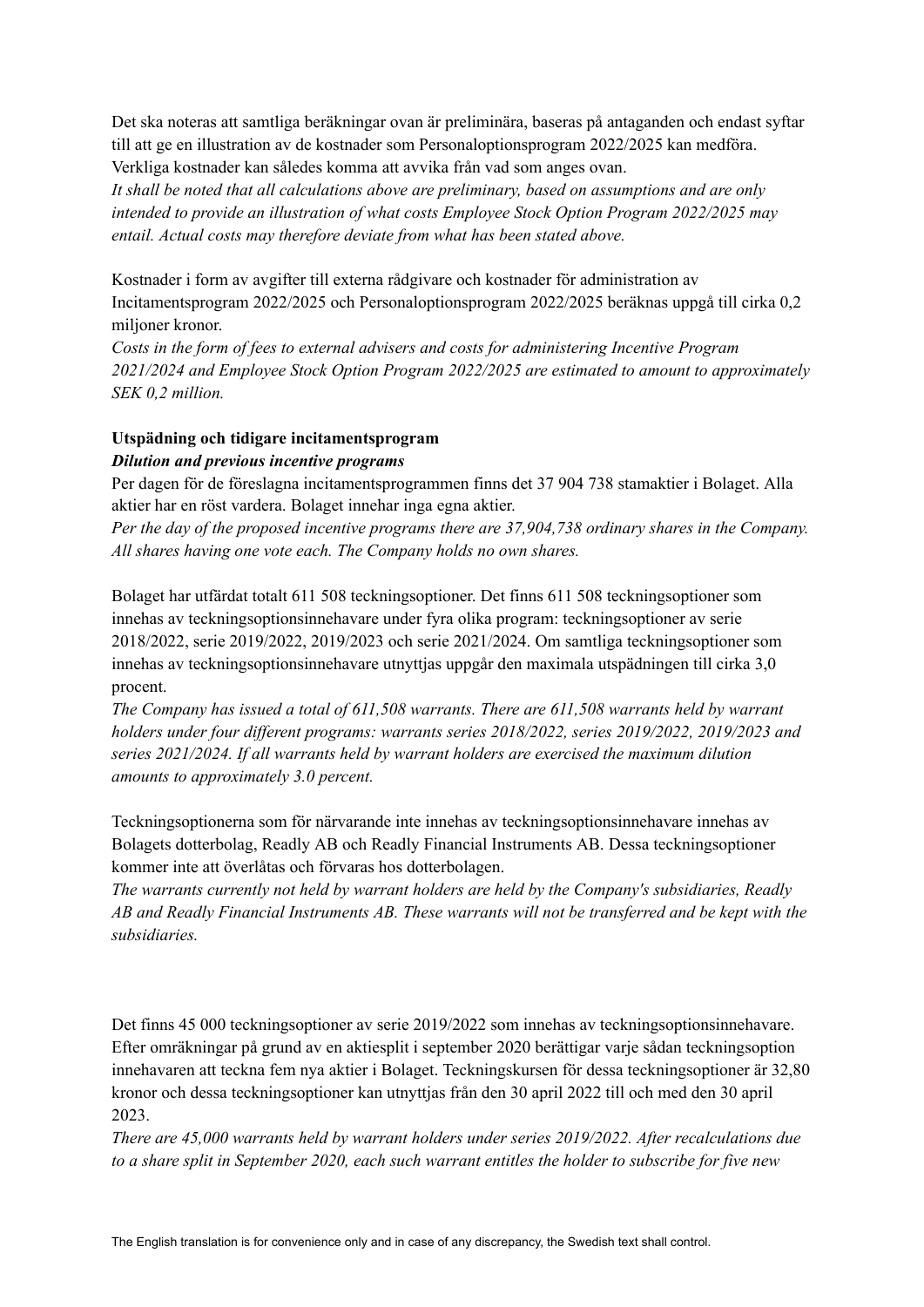*shares in the Company. The subscription price for these warrants is SEK 32.80 and these warrants may be exercised from 30 April 2022 up to and including 30 April 2023.*

Det finns 88 125 teckningsoptioner av serie 2020/2023 som innehas av teckningsoptionsinnehavare. Efter omräkningar på grund av en aktiesplit i september 2020 berättigar varje sådan teckningsoption innehavaren att teckna fem nya aktier i Bolaget. Teckningskursen för dessa teckningsoptioner är 32,80 kronor och dessa teckningsoptioner kan utnyttjas till och med den 30 december 2023. *There are 88,125 warrants held by warrant holders under series 2020/2023. After recalculations due* to a share split in September 2020, each such warrant entitles the holder to subscribe for five new *shares in the Company. The subscription price for these warrants is SEK 32.80 and these warrants may be exercised up to and including 30 December 2023.*

Det finns 470 300 teckningsoptioner av serie 2021/2024 som innehas av teckningsoptionsinnehavare. Teckningskursen för dessa teckningsoptioner är 53,49 kronor och dessa teckningsoptioner kan utnyttjas till och med den 15 december 2024.

*There are 470,300 warrants held by warrant holders under series 2021/2024. The subscription price for these warrants is SEK 53.49 and these warrants may be exercised up to and including 15 December 2024.*

Om alla teckningsoptioner utfärdade enligt Incitamentsprogram 2022/2025 utnyttjas för teckning av nya aktier kommer antalet aktier och röster i Bolaget att öka med 407 000 (med förbehåll för omräkning i enlighet med teckningsoptionsvillkoren), vilket motsvarar en utspädning om cirka 1,0 procent av Bolagets aktiekapital och röster.

*In case all warrants issued under Incentive Program 2022/2025 are exercised for subscription of new shares, the number of shares and votes in the Company will increase with 407,000 (with reservation for any re-calculation in accordance with the warrant terms and conditions), which corresponds to a dilution of approximately 1 percent of the Company's share capital and votes.*

Om alla teckningsoptioner som utfärdas inom ramen för Personaloptionsprogram 2022/2025 (inklusive de teckningsoptioner för att säkerställa extra kostnader i form av sociala avgifter) utnyttjas för teckning av nya aktier, kommer antalet aktier och röster i Bolaget att öka med 333 000 (med förbehåll för eventuell omräkning i enlighet med teckningsoptionsvillkoren), vilket motsvarar en utspädning om cirka 0,9 procent av Bolagets aktiekapital och röster.

*In case all warrants issued under the Employee Stock Option Program 2022/2025 (including those for hedge of ancillary costs in the form of social security contributions) are exercised for subscription of new shares, the number of shares and votes in the Company will increase with 333,000 (with reservation for any recalculation in accordance with the warrant terms and conditions), which corresponds to a dilution of approximately 0,9 percent of the Company's share capital and votes.*

Om alla teckningsoptioner utfärdas under Incitamentsprogram 2022/2025 och

Personaloptionsprogram 2022/2025 och alla utestående teckningsoptioner utfärdade under serie serie 2019/2022, serie 2019/2023:1 och serie 2019/2023:2 utnyttjas fullt ut kommer antalet stamaktier och röster i Bolaget att öka med 1 916 340 (med förbehåll för eventuell omräkning i enlighet med respektive programs villkor), vilket motsvarar en total utspädning på cirka 4.8 procent av antal aktier och röster i bolaget.

*If all warrants are issued under Incentive Program 2022/2025 and Employee Stock Option Program 2022/2025 and all outstanding warrants issued under series series 2019/2022, series 2019/2023:1 and series 2019/2023:2 are exercised in full the number of ordinary shares and votes in the Company*